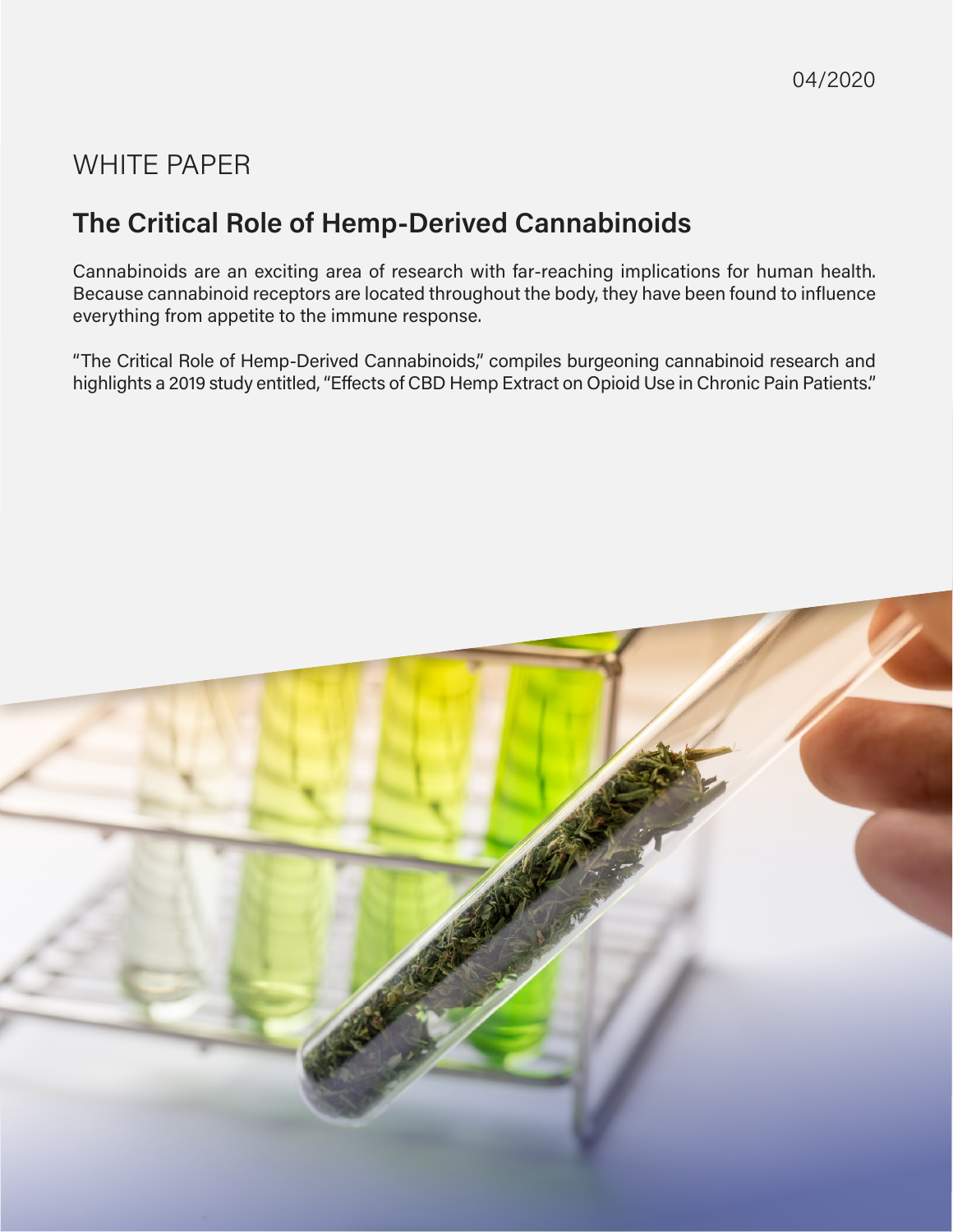### **The Critical Role of Hemp-Derived Cannabinoids**

Cannabinoids are an exciting area of research with far reaching implications to human health. They are defined as any chemical substances found in the *Cannabis sativa* plant that bind to the cannabinoid receptors in the central nervous system (CNS), and are used for medicinal and recreational effects. *Cannabis sativa* contains at least 480 known natural chemicals, 80-100 of which are cannabinoids. In addition to the cannabinoids found in the *Cannabis sativa* plant, there are naturally occurring cannabinoids in the human body called *endocannabinoids*.

#### **How Cannabinoids Function**

Despite records of the medicinal marijuana use dating back 4700 years, we didn't understand how it worked in the human body until 1964 when [Yechiel Gaoni and Raphael Mechoulam](https://scholar.google.com/scholar_lookup?journal=Journal+of+the+American+Chemical+Society&title=Isolation,+structure+and+partial+synthesis+of+an+active+constituent+of+Hashish&author=Y+Gaoni&author=R+Mechoulam&volume=86&publication_year=1964&pages=1646-1647&) isolated the main psychoactive component of the Cannabis plant - tetrahydrocannabinol (THC).1 Thanks to these researchers discovering the first cannabinoid, THC, the door was thrown open for further study into how cannabinoids work in the human body.

#### **Endocannabinoid System**

Cannabinoid receptors are found throughout the body and are part of the endocannabinoid system (ECS). The ECS is defined as a biological system composed of endocannabinoids (endogenous lipid-based retrograde neurotransmitters) that bind to cannabinoid receptors (CBRs).

Cell membranes of the receptors respond to cannabinoids, sending nerve signals to alter various processes in the body. The two most relevant cannabinoid receptors are known as CB1 and CB2. Endocannabinoids are naturally occurring substances produced by the brain that bind with CB1. One example of an endocannabinoid is anandamide (N-arachidonylethanolamine). CB1 and CB2 receptors are expressed predominantly in the brain and immune system, respectively.<sup>2</sup>

CB1 and its splice variant CB1A are densely located in the cerebellum, hippocampus, neocortex, amygdala, and striatum. As such, a wide range of behavioral functions related to emotion, memory, sensory perception, hunger, and motor responsiveness is mediated by CB1 receptors. CB1 is the predominant cannabinoid receptor in the CNS. CB2, on the other hand, is found outside the CNS - in the spleen and hematopoietic cells - making CB2 a modulator of the immune system.

The most common form of cannabinoid receptors (CB1) are located in the brain and are involved in just about every reaction in the body, from the immune system, decision-making and behavior to the dampening of excitatory transmission.

| Tetrahydrocannabinolic Acid (THCA) | Cannabichromene (CBC)         |
|------------------------------------|-------------------------------|
| Tetrahydrocannabinol (THC)         | Tetrahydrocannabivarin (THCV) |
| <b>Cannabidiolic Acid (CBDA)</b>   | <b>Cannabinodiol (CBDL)</b>   |
| <b>Cannabidiol (CBD)</b>           | Cannabicyclol (CBL)           |
| <b>Cannabinol (CBN)</b>            | Cannabielsoin (CBE)           |
| Cannabigerol (CBG)                 | <b>Cannabitriol (CBT)</b>     |

#### **12 Main Classes of Cannabinoids**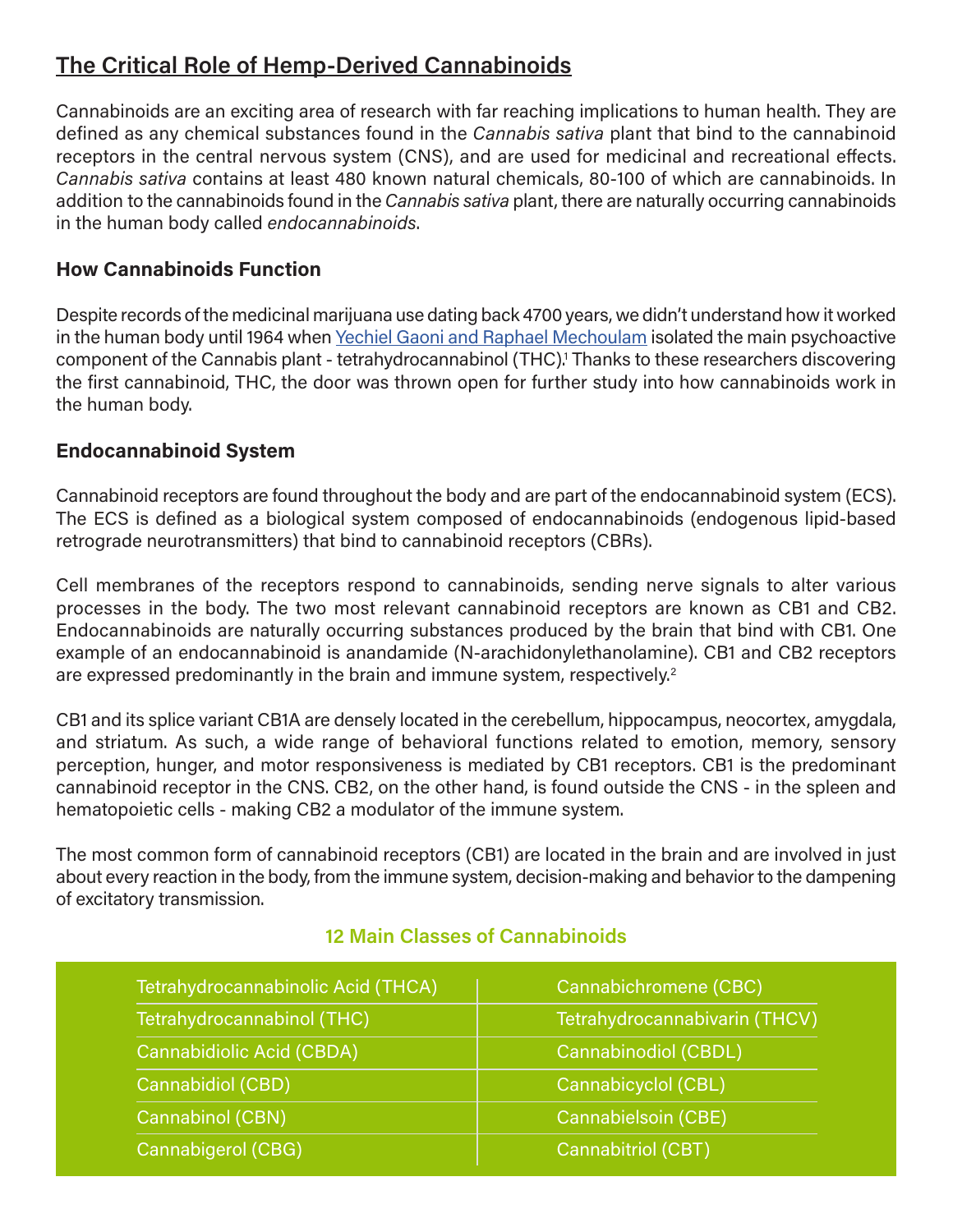A dysfunction in the ECS can have far-reaching implications since it may be involved in regulating fertility, pregnancy, various components of the immune system, appetite, pain sensation, mood and memory.

#### **Appetite**

The ECS has been shown to play a major role in the regulation of hunger. Thanks to the high concentration of CB1 receptor ligands in the hypothalamus, anyone who has tried cannabis is familiar with the heightened cravings for food. Researchers are, therefore, interested in suppressing hypothalamic CB1s to reduce eating in those suffering from obesity. Cannabinoid receptors also regulate fat metabolism via the liver. As a result, inhibiting cannabinoid function is being studied as a novel anti-obesity solution.<sup>3</sup>

#### **Memory**

Conversely, the activation of cannabinoids is being studied for the role they play in the dissipation of bad memories in patients with PTSD; the mice, genetically modified so they do not have CB1 receptors, find it harder to forget traumatic events and have a fearful response.<sup>4</sup>

#### **Metabolic Functioning**

The ECS has also been shown to support metabolic functions, such as energy storage, nutrient transport and modulating insulin sensitivity and, therefore, playing a role in obesity, diabetes and artherosclerosis.<sup>5</sup>

#### **Stress Adaptation**

With repeated exposure to stress, the ECS has been shown to modulate the hypothalamic-pituitaryadrenal axis (HPA axis). Studies have shown synthesis of anandamide during times of stress, and, as expected, a hypersecretion of corticosterone was found to decrease anandamide found along the axis.<sup>6</sup>

#### **Immune Response**

Activation of the cannabinoid receptors influenced the activation of GTPases in macrophages, neutrophils, and bone marrow cells, and help regulate IgM levels.<sup>7</sup>

#### **Fertility**

It has been shown that the developing fetus is receptive to anadamide secreted in the uterus and that this signaling is critical to implantation. In humans, the risk of miscarriage increases if anandamide levels are too high or low.<sup>8</sup>

#### **Sleep**

In an animal study, slow-wave and REM sleep have been shown to increase with the administration of cannabinoids. Increasing the endocannabinoid signaling within the central nervous system decreases wakefulness and promotes sleep induction.<sup>9</sup>

#### **Effects of CBD Hemp Extract on Opioid Use in Chronic Pain Patients**

In one study with chronic pain patients, full hemp extract cannabidiol (CBD) was used to determine impact on opioid use and quality of life indicators. The National Academies of Science, Engineering, and Medicine has stated that there is extensive evidence of cannabinoids efficacy in pain relief with good tolerability, and that CBD has been specifically been investigated for its potential to reduce the addiction risk and physiological dependence features of opioid use while subsequently managing pain.<sup>10</sup>

Preclinical models demonstrate CBD's ability to decrease relapse risk by reducing opioid seeking behavior,<sup>11</sup> and early human trials confirm CBD's potential in reducing opioid withdrawal symptoms.<sup>12</sup> A recent survey study concluded that 44% of hemp CBD users reported it helped reduce the use of their opioid pain medication.12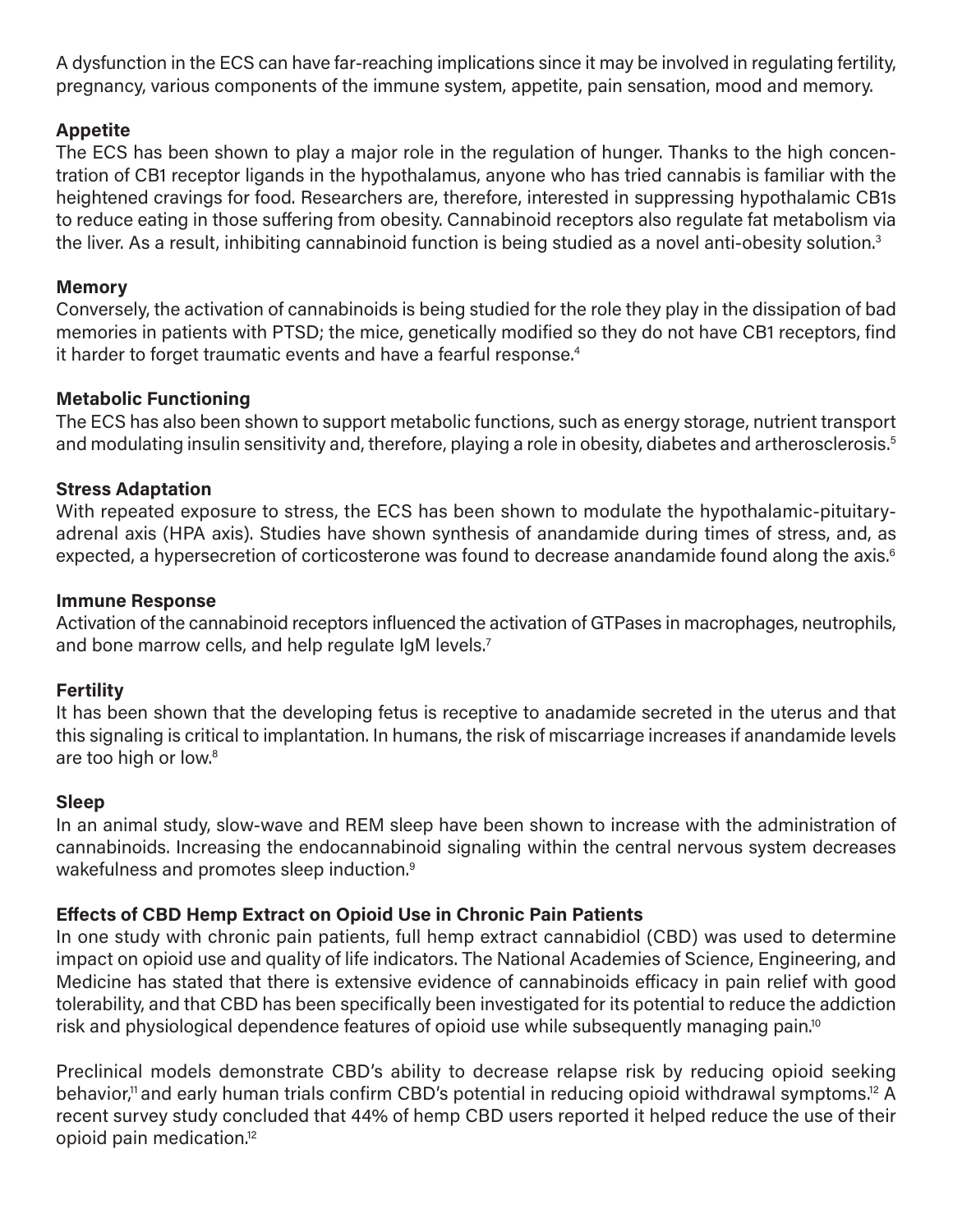Specifically, CBD was found to reduce the craving, anxiety and psychological manifestations significantly in drug-abstinent individuals with previous opioid dependency.13,14 Emerging literature supports evidence for CBD in pain relief and opioid reduction, but no studies to date had evaluated the effects of readily available hemp CBD in chronic pain and opioid use in a single cohort. This study was "aim[ed] at investigating the impact of hemp CBD use on opioid use in chronic pain, disability, physical and psychosocial symptoms, sleep, and motivation to taper opioids."

Participants were educated on safe CBD use, and ultimately elected whether or not to use CBD and self-titrated their dose of CBD. Of the 97 participants who completed the study, 94 chose to use the CBD soft gels. Almost all participants (91) used two soft gels (~30 mg) daily. One participant supplemented his free bottle of CBD soft gels and consumed four soft gels (~60 mg) daily. Two participants reported using only one soft gel (~15 mg) daily.

This study concluded that using CBD for chronic pain in patients using opioids has a significant effect on reducing opioid intake, reducing pain and improving quality of life (QoL). Over half of the participants who added CBD hemp extract reduced or eliminated opioids over the course of 8 weeks, and almost all CBD users reported improvements in QoL (figure 1).15



### **Quality of Life Indices' Change**

Figure 1. Quality of Life Indices' Change.